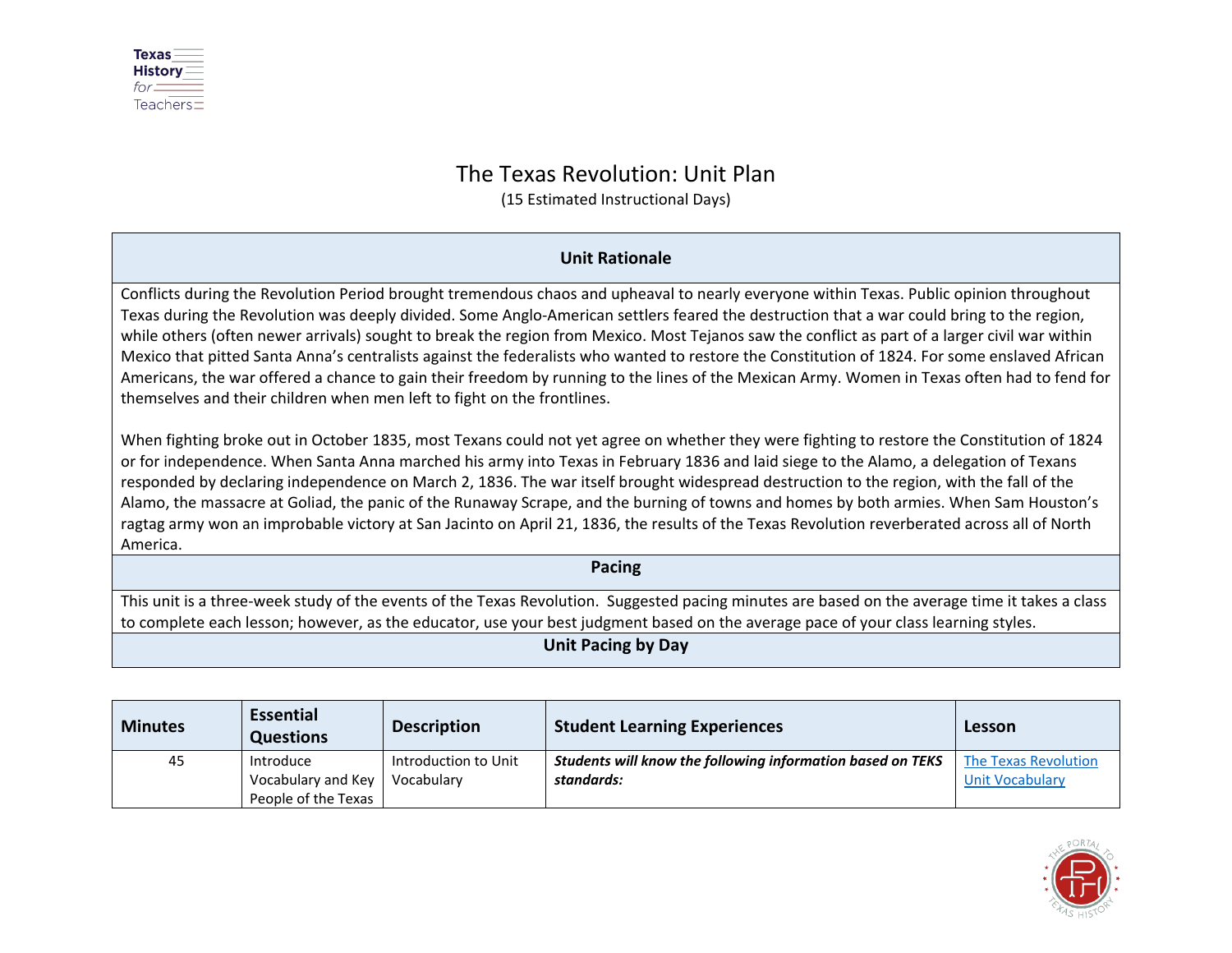

| <b>Minutes</b> | <b>Essential</b><br><b>Questions</b>                                                                                    | <b>Description</b>                                                                                                                                                                                                                                                                                                                                            | <b>Student Learning Experiences</b>                                                                                                                                                                                                                                                                                                                                                                                                                                                                                                                                                                                                       | Lesson                                                 |
|----------------|-------------------------------------------------------------------------------------------------------------------------|---------------------------------------------------------------------------------------------------------------------------------------------------------------------------------------------------------------------------------------------------------------------------------------------------------------------------------------------------------------|-------------------------------------------------------------------------------------------------------------------------------------------------------------------------------------------------------------------------------------------------------------------------------------------------------------------------------------------------------------------------------------------------------------------------------------------------------------------------------------------------------------------------------------------------------------------------------------------------------------------------------------------|--------------------------------------------------------|
|                | Revolution                                                                                                              |                                                                                                                                                                                                                                                                                                                                                               | How to use social studies terminology correctly, including<br>customs duties; delegate; provisional government; republic;<br>siege; state's rights; revolution                                                                                                                                                                                                                                                                                                                                                                                                                                                                            |                                                        |
| 90             | How did conflicts<br>and instability<br>within Mexico's<br>government lead to<br>a revolt among the<br>Texas colonists? | Texas Revolution the<br>"Big Picture" lesson<br>reveals how tensions<br>between Texans and<br>government officials in<br>Mexico City grew<br>largely due to the<br>differences between<br>Federalism and<br>Centralism. This<br>struggle for control<br>contributed to the<br>Texas rebellion.                                                                | Students will know the following information based on TEKS<br>standards:<br>Explain the issues surrounding the internal conflict between<br>Federalists and Centralists that lead to a civil war within<br>Mexico that spilled over into Texas.                                                                                                                                                                                                                                                                                                                                                                                           | Lesson: Texas<br><b>Revolution the "Big</b><br>Picture |
| 135            | How does conflict<br>cause political,<br>economic, and<br>social change?                                                | The Road to the Texas<br>Revolution provides a<br>comprehensive<br>overview of all events<br>leading to the Texas<br>Revolution (as<br>specified by the TEKS)<br>and can be used as an<br>independent activity<br>or in conjunction with<br>the graphic organizer,<br>Austin Letter to the<br>Fredonia Rebels, and<br>Articles of the Law of<br>April 6, 1830 | Students will know the following information based on TEKS<br>standards:<br>Identify the causes of the early conflicts between Mexico and<br>Texas in the 1830s, including the Fredonian Rebellion, Mier y<br>Terán Report, Law of April 6, 1830, the Turtle Bayou, and the<br>arrest of Stephen F. Austin.<br>Trace the events leading up to the Texas Revolution in<br>chronological order.<br>Students will develop the following skills during this unit<br>based on the TEKS standards:<br>Sequencing the significant events leading to the Texas<br>Revolution.<br>Analyzing cause and effect relationships with all battles of the | Lesson: The Road to<br>the Texas Revolution            |

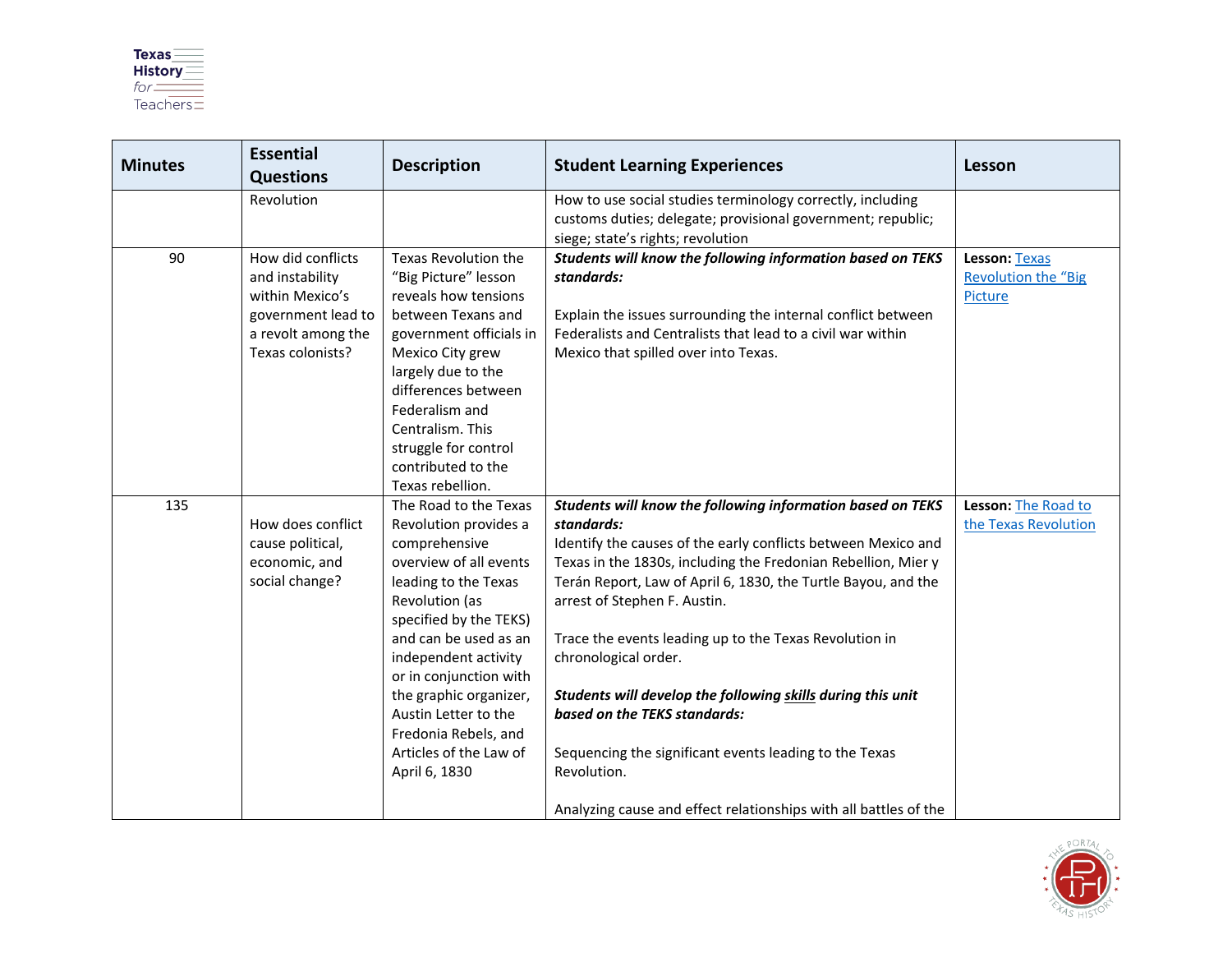

| <b>Minutes</b> | <b>Essential</b><br><b>Questions</b>                                                                                                                                         | <b>Description</b>                                                                                                                                                                                                                                                         | <b>Student Learning Experiences</b>                                                                                                                                                                                                                                                                                                                                                                                      | Lesson                                                                 |
|----------------|------------------------------------------------------------------------------------------------------------------------------------------------------------------------------|----------------------------------------------------------------------------------------------------------------------------------------------------------------------------------------------------------------------------------------------------------------------------|--------------------------------------------------------------------------------------------------------------------------------------------------------------------------------------------------------------------------------------------------------------------------------------------------------------------------------------------------------------------------------------------------------------------------|------------------------------------------------------------------------|
|                |                                                                                                                                                                              |                                                                                                                                                                                                                                                                            | Texas Revolution.<br>Comparing and contrasting the Texas Declaration of<br>Independence and American Declaration of Independence.                                                                                                                                                                                                                                                                                        |                                                                        |
| 45-60          | How does conflict<br>cause political,<br>economic, and<br>social change?<br>Explain the lasting<br>impact of the<br>people and events<br>leading to the<br>Texas Revolution. | In this extension<br>lesson for The Road to<br>the Texas Revolution,<br>students will complete<br>a graphic organizer<br>designed to provide a<br>visual representation<br>of the conflict<br>between the Anglo-<br>American and Tejanos<br>vs. the Mexican<br>Government. | Students will know the following information based on<br>previous TEKS standards:<br>Explain the roles played by those involved in The Texas<br>Revolution, including Anglo-Americans, Tejanos, and the<br>Mexican Government.<br>Students will develop the following skills during this unit<br>based on the TEKS standards:<br>Analyzing and interpreting primary source documents related<br>to the Texas Revolution. | Lesson: The Road to<br>the Texas Revolution<br><b>Extension Lesson</b> |
| 30-60          | How did African<br>Americans<br>influence the<br>events of the Texas<br>Revolution?                                                                                          | Voices of the Texas<br>Revolution provides<br>experiences and<br>perspectives from<br>various people,<br>including African<br>Americans primary<br>source documents.                                                                                                       | Students will know the following information based on<br>previous TEKS standards:<br>Explain the roles played by the people involved in The Texas<br>Revolution, including Joe and Emily West.<br>Students will develop the following skills during this unit<br>based on the TEKS standards:<br>Analyzing and interpreting primary source documents related<br>to the Texas Revolution.                                 | Lesson: Voices:<br>African-Americans in<br>the Texas Revolution        |
| 60-90          | How did the<br>Revolution and                                                                                                                                                | The student<br>understands                                                                                                                                                                                                                                                 | Students will know the following information based on<br>previous TEKS standards:                                                                                                                                                                                                                                                                                                                                        | Lesson: Voices:<br>American Indians in                                 |

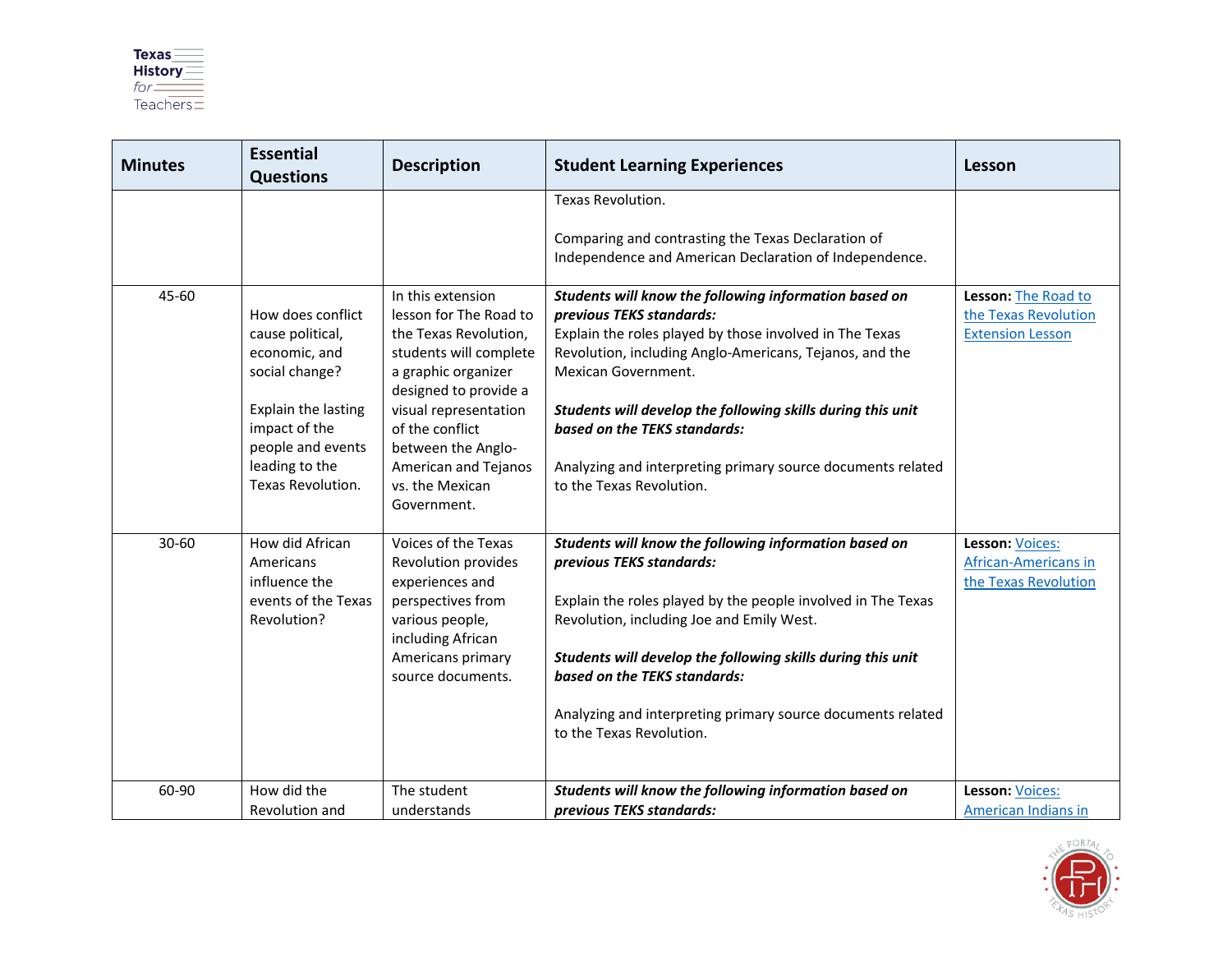

| <b>Minutes</b> | <b>Essential</b><br><b>Questions</b>                                                          | <b>Description</b>                                                                                                                                                  | <b>Student Learning Experiences</b>                                                                                                                                                                                                                                                                                                                                                                                                      | Lesson                                                       |
|----------------|-----------------------------------------------------------------------------------------------|---------------------------------------------------------------------------------------------------------------------------------------------------------------------|------------------------------------------------------------------------------------------------------------------------------------------------------------------------------------------------------------------------------------------------------------------------------------------------------------------------------------------------------------------------------------------------------------------------------------------|--------------------------------------------------------------|
|                | emergence of the<br>Republic change<br>the power dynamic<br>for American<br>Indians in Texas? | traditional historical<br>points of reference to<br>the Texas Revolution<br>era and the impact<br>American Indians had<br>on shaping the<br>development of Texas.   | The student understands traditional historical points of<br>reference to the Texas Revolution era and the impact on<br>American Indians that shaped the development of Texas<br>Students will develop the following skills during this unit<br>based on the TEKS standards:                                                                                                                                                              | the Texas Revolution                                         |
|                |                                                                                               |                                                                                                                                                                     | Analyzing and interpreting primary source documents related<br>to American Indians and how they shaped the development<br>of Texas. Applies critical-thinking skills to organize and use<br>information acquired from the primary source material while<br>responding using effective communication skills.                                                                                                                              |                                                              |
| $30 - 60$      | How did Tejanos<br>influence the<br>events of the Texas<br>Revolution?                        | Voices of the Texas<br>Revolution provides<br>experiences and<br>perspectives from<br>various people,<br>including Tejanos,<br>through primary<br>source documents. | Students will know the following information based on<br>previous TEKS standards:<br>Explain the roles played by the people involved in The Texas<br>Revolution, including Juan N. Seguín, Antonio Navarro and<br>Antonio Lopez de Santa Anna.<br>Students will develop the following skills during this unit<br>based on the TEKS standards:<br>Analyzing and interpreting primary source documents related<br>to the Texas Revolution. | Lesson: Voices:<br><b>Tejanos in the Texas</b><br>Revolution |
| 60-90          | How did women<br>influence the<br>events of the Texas<br>Revolution?                          | Voices of the Texas<br>Revolution provides<br>experiences and<br>perspectives from<br>various people,<br>including women,<br>through primary<br>source documents.   | Students will know the following information based on<br>previous TEKS standards:<br>Explain the roles played by the people involved in The Texas<br>Revolution, including Susanna Dickinson, Dilue Rose, Angelina<br>Peyton Eberly.<br>Students will develop the following skills during this unit                                                                                                                                      | Lesson: Voices:<br>Women in the Texas<br>Revolution          |

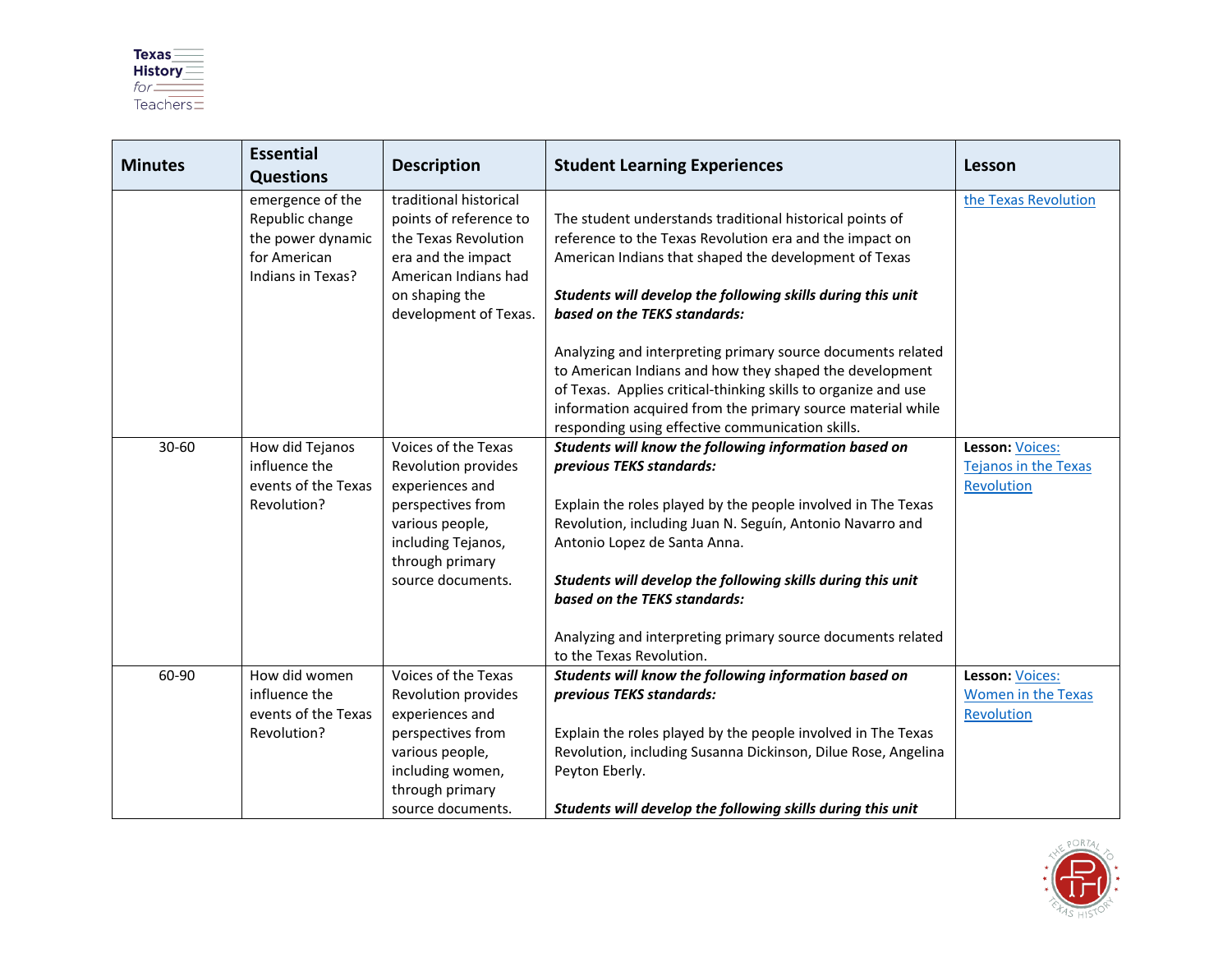| <b>Minutes</b> | <b>Essential</b><br><b>Questions</b>                 | <b>Description</b>                                             | <b>Student Learning Experiences</b>                                                                                     | Lesson                                            |
|----------------|------------------------------------------------------|----------------------------------------------------------------|-------------------------------------------------------------------------------------------------------------------------|---------------------------------------------------|
|                |                                                      |                                                                | based on the TEKS standards:                                                                                            |                                                   |
|                |                                                      |                                                                | Analyzing and interpreting primary source documents related<br>to the Texas Revolution.                                 |                                                   |
| 180            | What were the                                        | In the Battles of the                                          | Students will know the following information based on                                                                   | Lesson: Battles of the                            |
|                | significant events,<br>and who were the              | <b>Texas Revolution</b><br>lesson, students will               | previous TEKS standards:                                                                                                | <b>Texas Revolution</b>                           |
|                | important<br>individuals of the<br>Texas Revolution? | interact with<br>significant events of<br>the Texas Revolution | Explain the roles of significant individuals during the Texas<br>Revolution.                                            |                                                   |
|                |                                                      | through primary<br>source documents and<br>understand the      | Explain why Texas declares independence from Mexico at the<br>Convention of 1836 and establishes a temporary government |                                                   |
|                |                                                      | perspectives and                                               | At the fall of the Alamo, the Texan defeat became a rallying                                                            |                                                   |
|                |                                                      | purpose of the                                                 | cry for the rest of the Texas Revolution and is still known                                                             |                                                   |
|                |                                                      | <b>Mexican and Texian</b><br>leaders.                          | today: "Remember the Alamo."                                                                                            |                                                   |
|                |                                                      | This lesson will also<br>support connections                   | Understand the events of Fannin's surrender at Goliad and<br>the Goliad massacre                                        |                                                   |
|                |                                                      | from the Mexican                                               | Understand the impact of the Battle of San Jacinto which                                                                |                                                   |
|                |                                                      | National period by                                             | lasted only 13 minutes. The capture of Santa Anna and the                                                               |                                                   |
|                |                                                      | providing a deepened                                           | Treaties of Velasco officially ending the Texas Revolution and                                                          |                                                   |
|                |                                                      | understanding of why<br>issues like distance                   | creating the Republic of Texas.                                                                                         |                                                   |
|                |                                                      | and slavery grew                                               | Students will develop the following skills during this unit                                                             |                                                   |
|                |                                                      | tensions between                                               | based on the TEKS standards:                                                                                            |                                                   |
|                |                                                      | Texian federalists and                                         |                                                                                                                         |                                                   |
|                |                                                      | Mexican centralists.                                           | Analyzing cause and effect relationships with all battles of the                                                        |                                                   |
|                |                                                      |                                                                | Texas Revolution.                                                                                                       |                                                   |
| 45-60          | When reading<br>eyewitness                           | This extension lesson<br>examines primary                      | Students will know the following information based on<br>previous TEKS standards:                                       | Lesson: Battles of the<br><b>Texas Revolution</b> |
|                | accounts, what can                                   | source letters                                                 |                                                                                                                         | <b>Extension Lesson</b>                           |

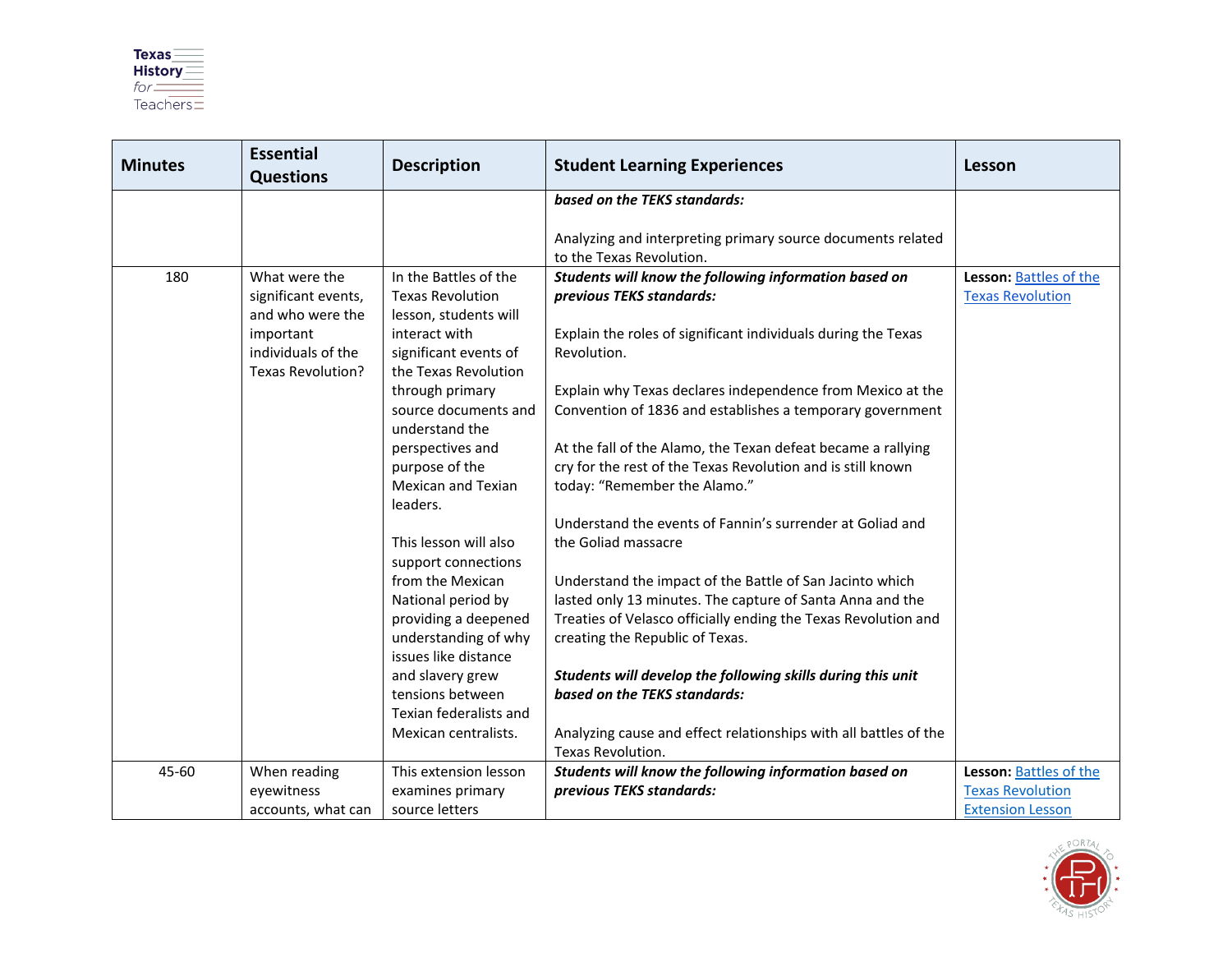

| <b>Minutes</b> | <b>Essential</b><br><b>Questions</b>                                                                                                                       | <b>Description</b>                                                                                                                                                                                                                                                                  | <b>Student Learning Experiences</b>                                                                                                                                                                                                                                                                                                                                                                                                                                                                  | Lesson                                                                               |
|----------------|------------------------------------------------------------------------------------------------------------------------------------------------------------|-------------------------------------------------------------------------------------------------------------------------------------------------------------------------------------------------------------------------------------------------------------------------------------|------------------------------------------------------------------------------------------------------------------------------------------------------------------------------------------------------------------------------------------------------------------------------------------------------------------------------------------------------------------------------------------------------------------------------------------------------------------------------------------------------|--------------------------------------------------------------------------------------|
|                | we interpret about<br>a person's<br>emotions, actions,<br>and motives?                                                                                     | written by William B.<br>Travis, Santa Anna,<br>Jose Francisco Ruíz,<br>and two Mexican<br>soldiers' accounts of<br>the Battle of the<br>Alamo.                                                                                                                                     | Explain the roles of significant individuals during the Texas<br>Revolution, such as William B. Travis, Santa Anna, José<br>Francisco Ruiz.<br>At the fall of the Alamo, the Texan defeat became a rallying<br>cry for the rest of the Texas Revolution and is still known<br>today: "Remember the Alamo."<br>Students will develop the following skills during this unit<br>based on the TEKS standards:<br>Analyzing and interpreting primary source documents related<br>to the Texas Revolution. |                                                                                      |
| 90             | What are the<br>significant events<br>of the Texas<br>Revolution, and<br>how can absolute<br>and relative<br>chronology help us<br>understand this<br>era? | Students will create<br>a timeline of events<br>covering the<br>significant dates<br>related to the Texas<br>Revolution. Through<br>the interaction with<br>the timeline, it will<br>be apparent why<br>geography matters<br>and how one event<br>leads to and impacts<br>the next. | Students will know the following information based on<br>previous TEKS standards:<br>Trace the development of events that led to the Texas<br>Revolution.<br>Students will develop the following skills during this unit<br>based on the TEKS standards:<br>Analyzing and interpreting primary source documents related<br>to the Texas Revolution, including Travis' letter, journals, and<br>personal accounts from the Alamo, order decrees from Santa<br>Anna                                    | <b>Lesson: Texas</b><br>Revolution<br>Connections to the<br><b>Republic of Texas</b> |
| 45-60          | How did the Texas<br>Revolution                                                                                                                            | In this extension<br>lesson, students                                                                                                                                                                                                                                               | Students will know the following information based on<br>previous TEKS standards:                                                                                                                                                                                                                                                                                                                                                                                                                    | Lesson: Texas<br>Revolution                                                          |
|                | contribute to the                                                                                                                                          | explore the growth                                                                                                                                                                                                                                                                  |                                                                                                                                                                                                                                                                                                                                                                                                                                                                                                      | Connections to the                                                                   |
|                | growth of cotton                                                                                                                                           | of cotton and                                                                                                                                                                                                                                                                       | Explain how the Texas Revolution led to the growth of the                                                                                                                                                                                                                                                                                                                                                                                                                                            | <b>Republic of Texas</b>                                                             |